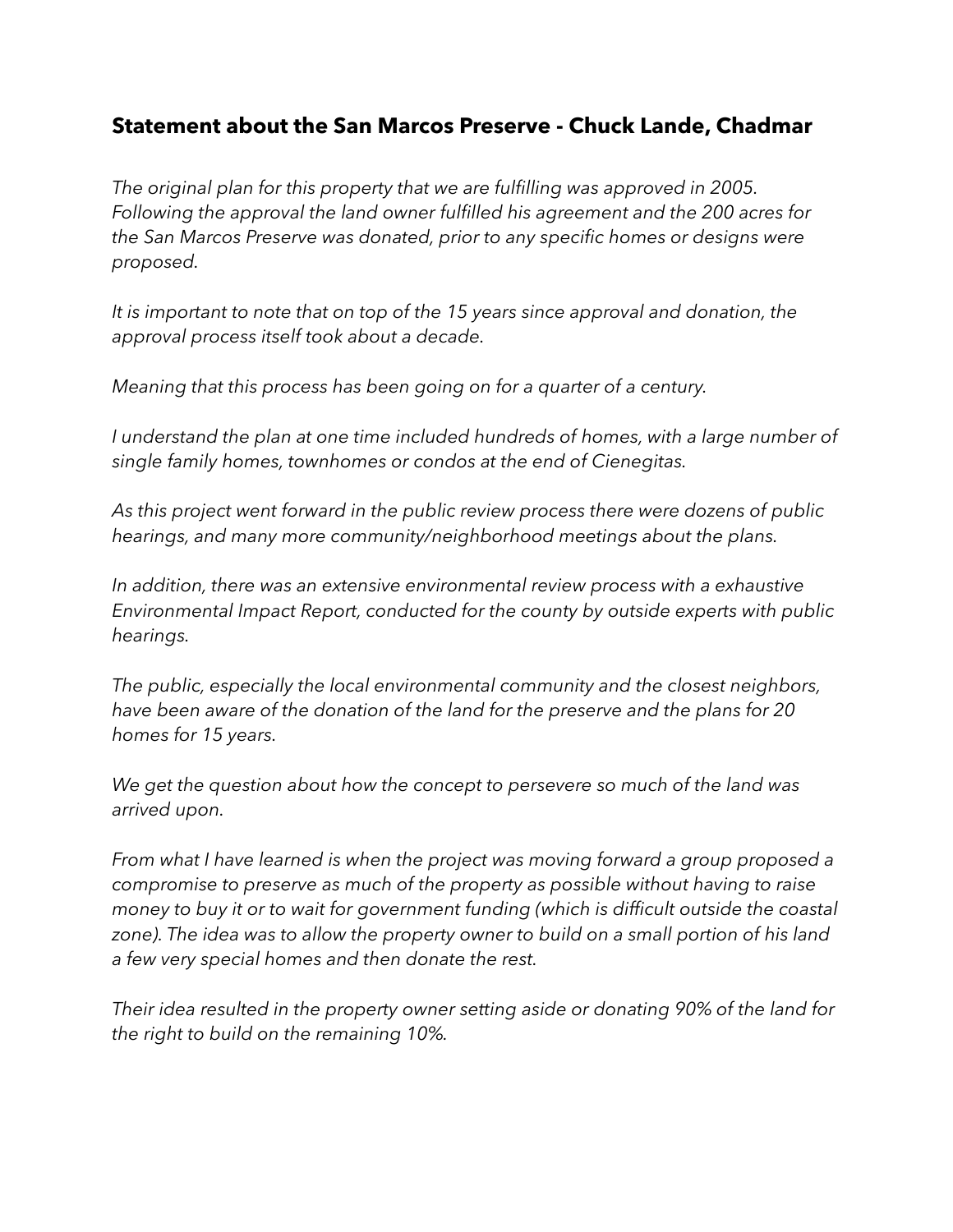*In essence, that is the plan that was approved 15 years ago at a very public county hearing. And today I am working with the same property owner as the builder to fulfill the plan.* 

*The building sites that remain (on the 10% of the land) were determined by the extensive and county supervised Environmental Impact Report. And these are the very sites that have already build upon and that we are earning design approval for the last group right now.*

*With any development, there are final reviews to ensure the builder is following the approved plans, just like building inspections in any home remodel.*

*That is what is taking place and has been taking place over the last few years as the county has reviewed our final plans and design. The only thing that has changed is that we are building smaller homes than originally envisioned.*

*Over the past few years we have been undergoing reviews with noticed public hearings as we built out 9 homes to date.*

*Its good to review the numbers that results in 90% of the land being preserved forever as open space by allowing 20 new homes on the remaining 10%.*

*Some rough numbers, the property is about 360 acres and about 36 acres have been set aside for homes.*

*With just 10% set aside for homes means it is very low-density even on the remaining 36 acres.* 

*This is what has already paid for the donation of 200 acres to create the San Marcos Preserve, together with the 30 acre passive park (for public use), as well as to compensate for leaving 98 acres as undeveloped open space - all forever.* 

*We are approved to build 20 homes, however only 15 of the homes are market rate, the remaining 5 are affordable.* 

*That means 25% of the homes (even with the donation of 90% of the land) are affordable - that's a high percentage affordable and usually would include a higher number of market rate homes.*